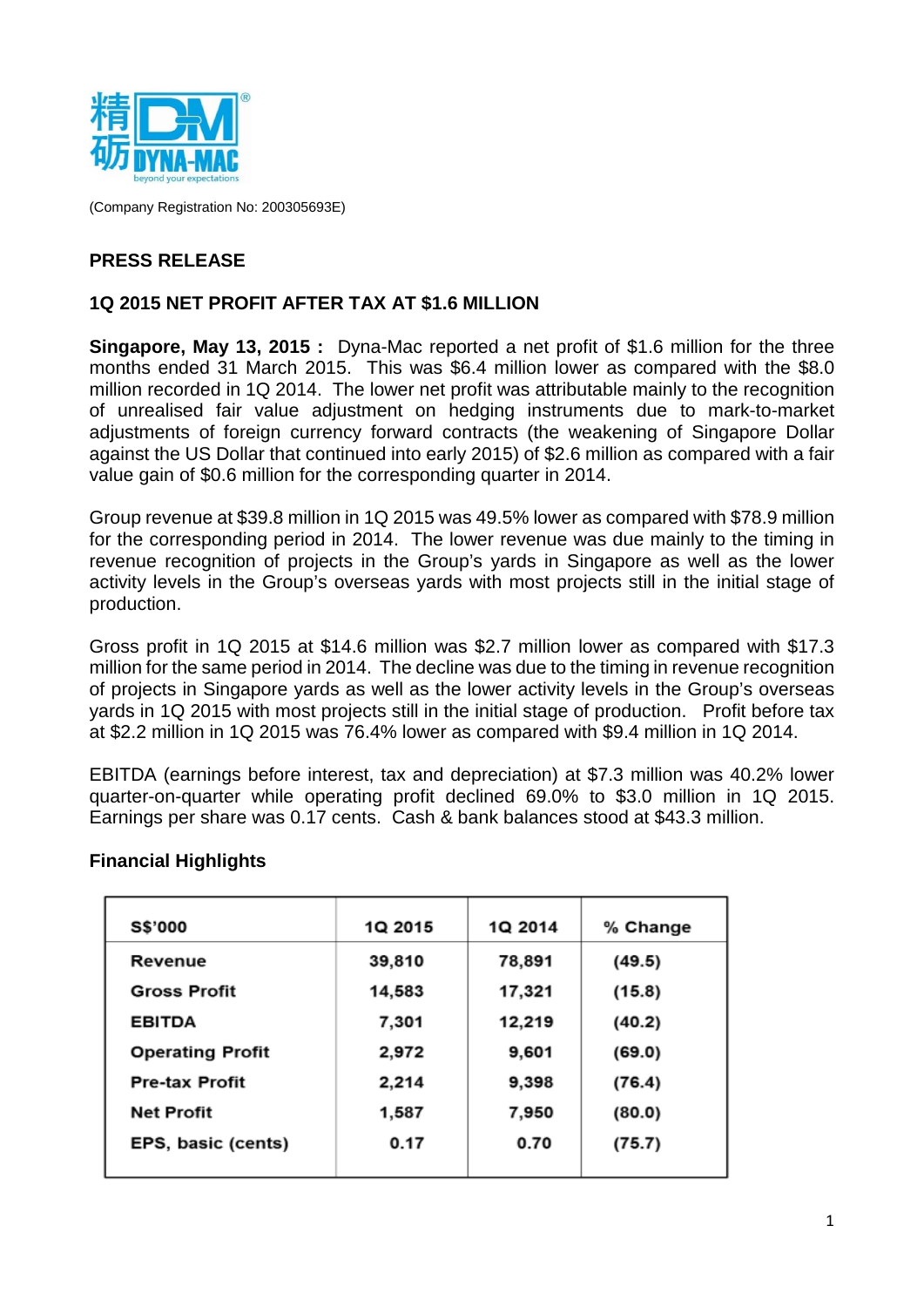## **OUTLOOK**

The Group has a net order book of \$349 million with completion and deliveries extending into 2016. This includes \$149 million in new orders secured in 1Q 2015 to-date, comprising \$89 million for the construction of 10 FPSO topside modules for the Catcher oil fields in the UK sector of the North Sea and \$60 million for 6 units of FPSO topside modules destined for Block 15/06 East Hub field located in deep water offshore Angola.

The market environment remains challenging with lower oil prices and reduced capital expenditure by the oil and gas companies. Amidst the challenging environment, the Group remains focused on growing its core business. We will further improve our operational efficiency, building on our established track record and expanding our product capabilities to better serve our customers worldwide. We remain committed to delivering long-term value and growth.

#### **For media & analysts' enquiries, please contact:**

Ms Belinda Lim Corporate Relations Executive Dyna-Mac Holdings DID : (65) 6415 0859 Mobile : (65) 9117 7425 Email : belinda.lim@dyna-mac.com

#### **ABOUT DYNA-MAC HOLDINGS**

Dyna-Mac is a global leader in the detailed engineering, fabrication and construction of offshore FPSO (floating production storage offloading) and FSO (floating storage offloading) topside modules as well as onshore plants and other sub-sea products for the oil and gas industries. Listed on SGX Mainboard and headquartered in Singapore, Dyna-Mac has yards spanning across Singapore, Malaysia and China, with presence in the Philippines.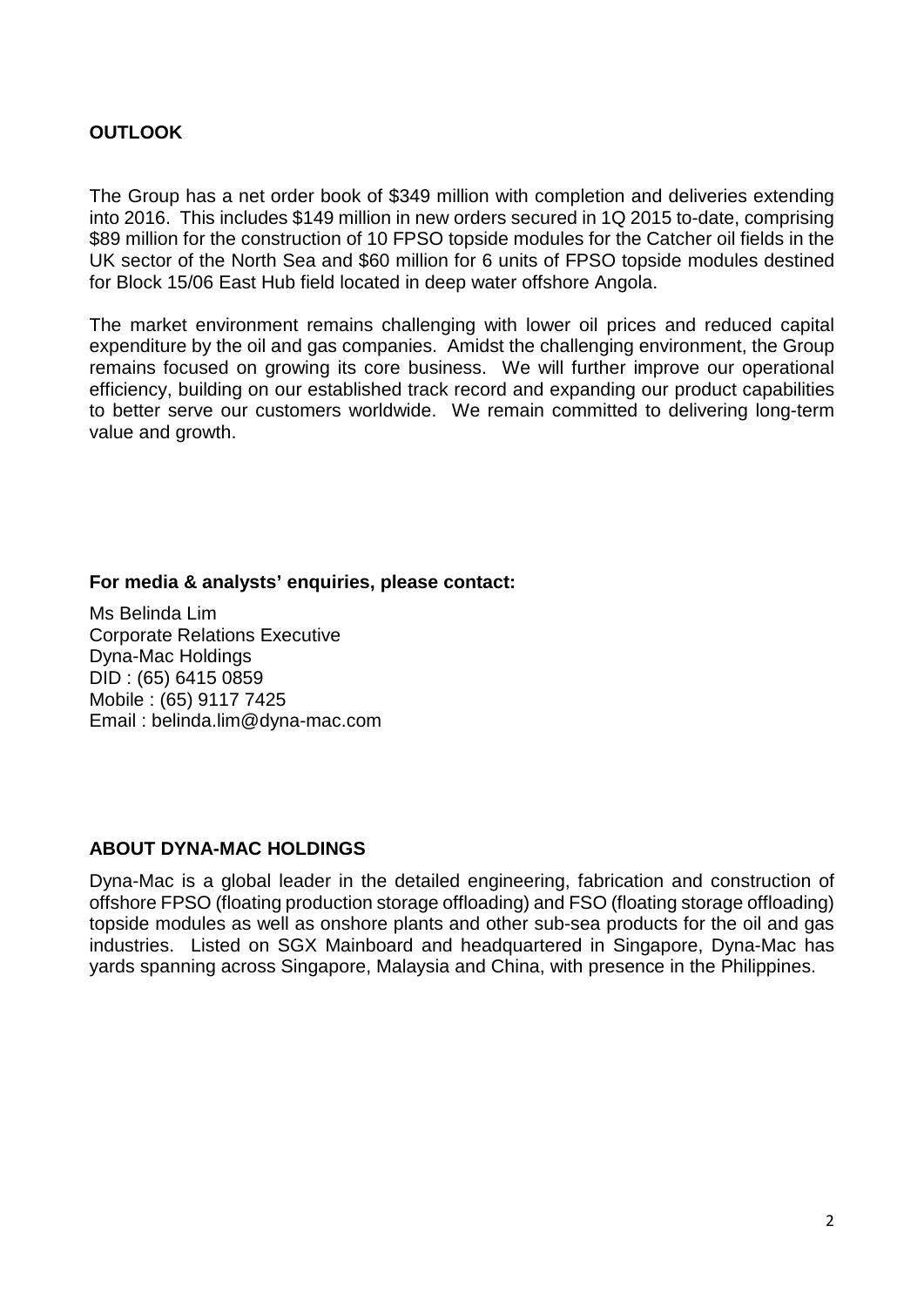#### **APPENDIX**



#### **QUARTERLY REVENUE (2011 TO 1Q 2015)**

- Group revenue on a quarterly basis decreased 49.5% from \$78.9 million in 1Q 2014 to \$39.8 million in 1Q 2015
- The decline in revenue was due mainly to the timing in revenue recognition of projects in the Group's yards in Singapore as well as the lower activity levels in the Group's overseas yards with most projects still in the initial stage of production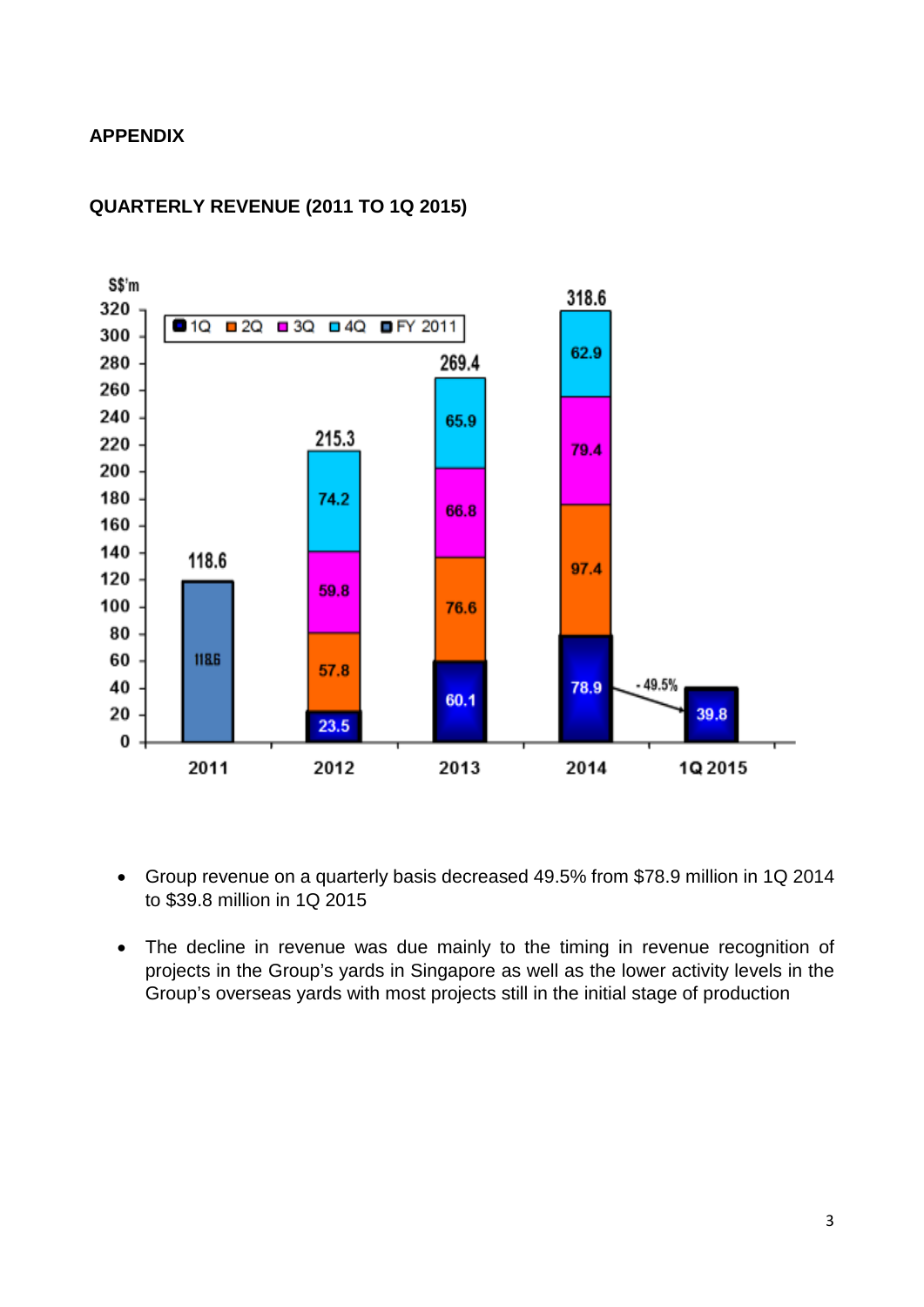#### **QUARTERLY NET PROFIT (2011 TO 1Q 2015)**



- Net profit declined 80% from \$8.0 million in 1Q 2014 to \$1.6 million in 1Q 2015
- The lower net profit was attributable mainly to the recognition of unrealised fair value adjustment on hedging instruments due to mark-to-market adjustments of foreign currency forward contracts (the weakening of Singapore Dollar against the US Dollar that continued into early 2015) of \$2.6 million as compared with a fair value gain of \$0.6 million for the corresponding quarter in 2014.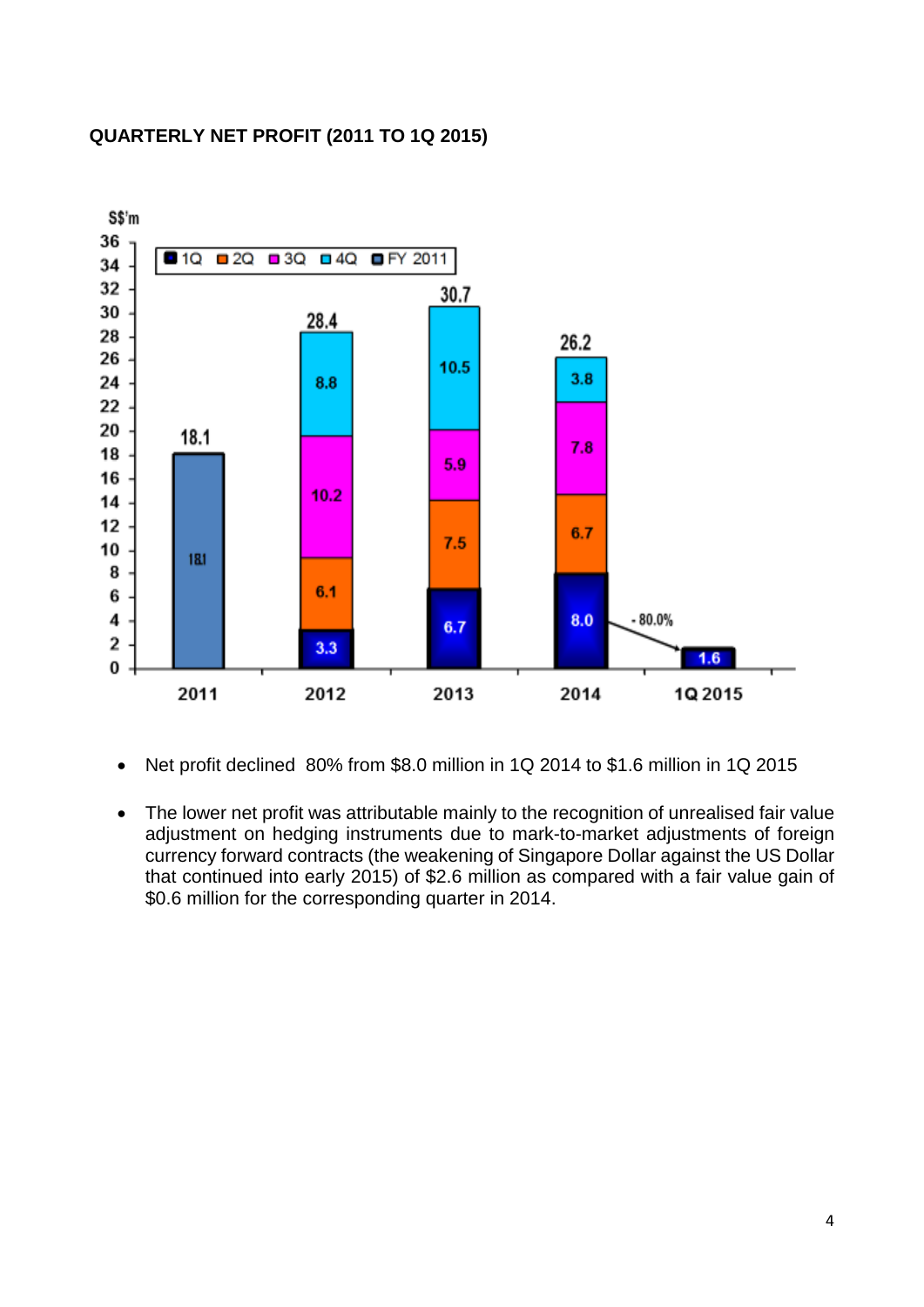# **CASHFLOW**

| Year<br>Description (S\$'m)                                                                | 1Q 2015      | 1Q 2014      | %<br>change   |
|--------------------------------------------------------------------------------------------|--------------|--------------|---------------|
| Cashflow from operations before<br>working capital changes                                 | 10.3         | 11.4         | (9.6)         |
| Net cash (outflow)/inflow from<br>operating activities                                     | (20.1)       | (4.9)        | n.m.          |
| Net cash outflow from<br>investing activities                                              | (0.9)        | (7.8)        | (88.5)        |
| Net cash provided by/(used in)<br>financing activities                                     | 22.1         | (2.6)        | n.m.          |
| Cash & cash equivalents<br>(a)<br>(b)<br>Bank Deposits with maturity<br>more than 3 months | 17.0<br>26.3 | 15.7<br>32.0 | 8.3<br>(17.8) |
| Cash and bank balances $(a) + (b)$                                                         | 43.3         | 47.7         | 9.2)          |

- Cash & cash equivalents stood at \$17.0 million
- Cash and bank balances at \$43.3 million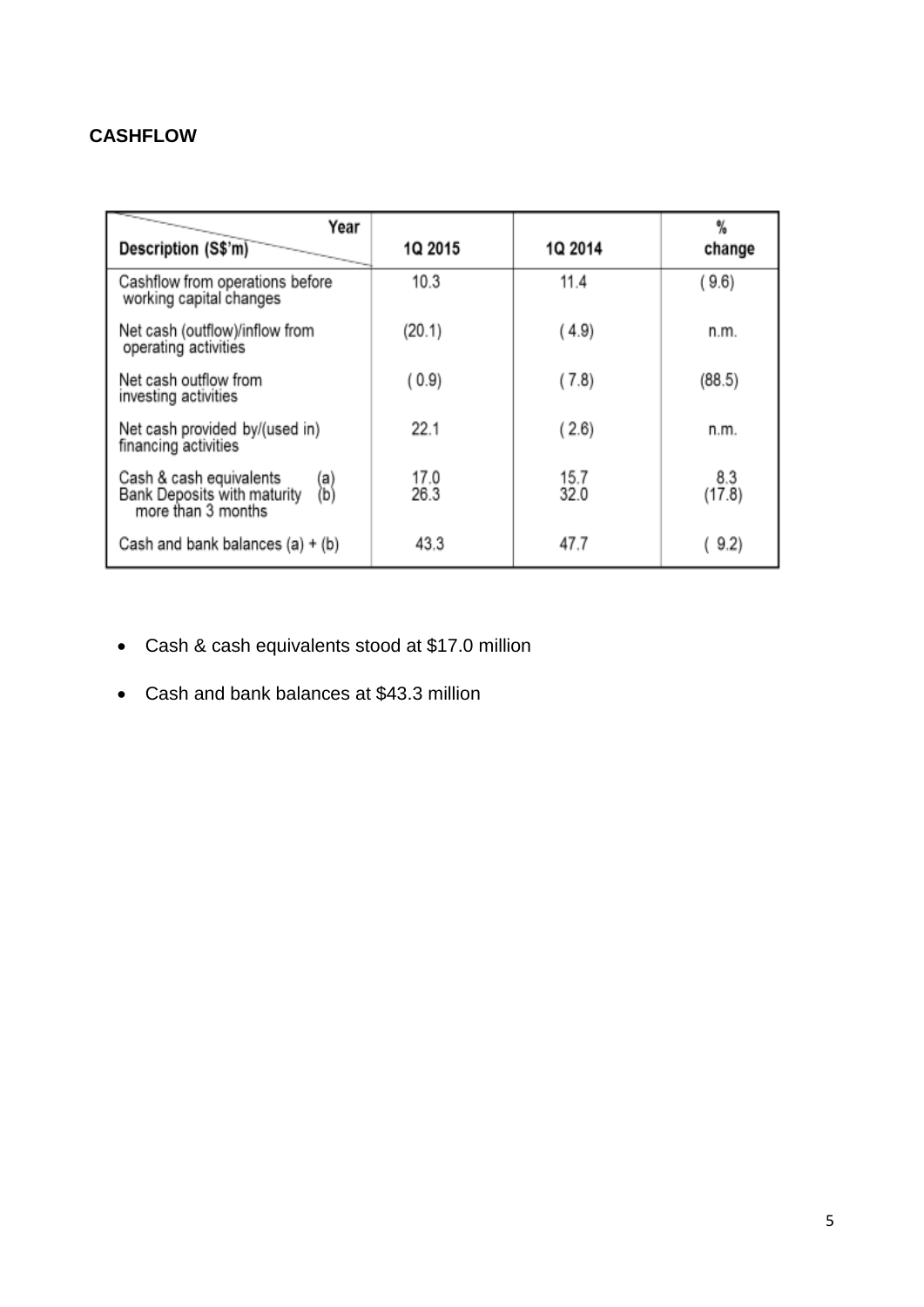

### **QUARTERLY GROSS & NET PROFIT MARGIN**

- Quarterly gross & net profit margin dependent on the timing in project recognition and completion and activity levels in the yards
- On a quarterly basis, 1Q 2015 gross profit margin at 36.6% was higher than the 31.4% achieved in 4Q 2014 and 22.0% in 1Q 2014 due mainly to cost savings upon finalisation of projects
- However, net profit margin at 4.0% in 1Q 2015 was lower than the 6.1% achieved in 4Q 2014 and 10.1% in 1Q 2014. The lower net profit margin was due mainly to the recognition of unrealised fair value adjustment on hedging instruments due to markto-market adjustments of foreign currency forward contracts (the weakening of Singapore Dollar against the US Dollar that continued into early 2015)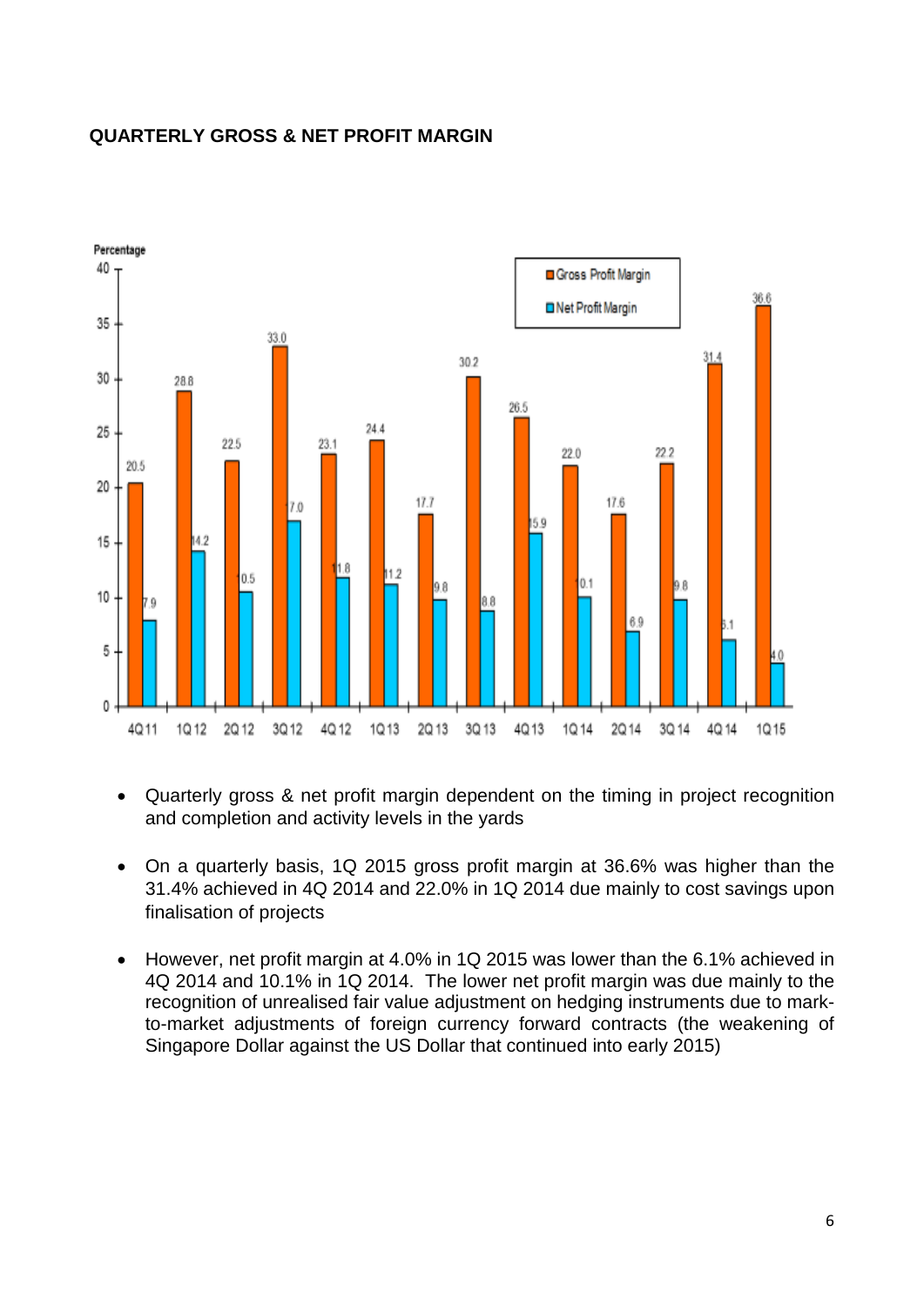## **CAPEX**

| Year<br>Description (S\$'m)  | Actual<br>1Q 2015 | Actual<br>FY 2014 |
|------------------------------|-------------------|-------------------|
| Buildings & Land Enhancement |                   | 0.3               |
| Site Equipment and Tools     |                   | 2.8               |
| Others                       | 0.3               | 2.2               |
|                              |                   |                   |
| Sub-total                    | 0.3               | 5.3               |
|                              |                   |                   |
| Singapore Yard               | 0.5               | 0.9               |
| Johor Yard                   | 0.1               | 6.9               |
| China Yard                   |                   | 4.0               |
|                              |                   |                   |
| <b>Grand Total</b>           | 0.9               | 17.1              |

• CAPEX as at 1Q 2015 was \$0.9 million

## **BREAKDOWN OF BUSINESS SEGMENT**



• Offshore modules (FPSO topside) contributed 99% of total revenue in 1Q 2015 followed by others that include specialised offshore projects at the remaining 1%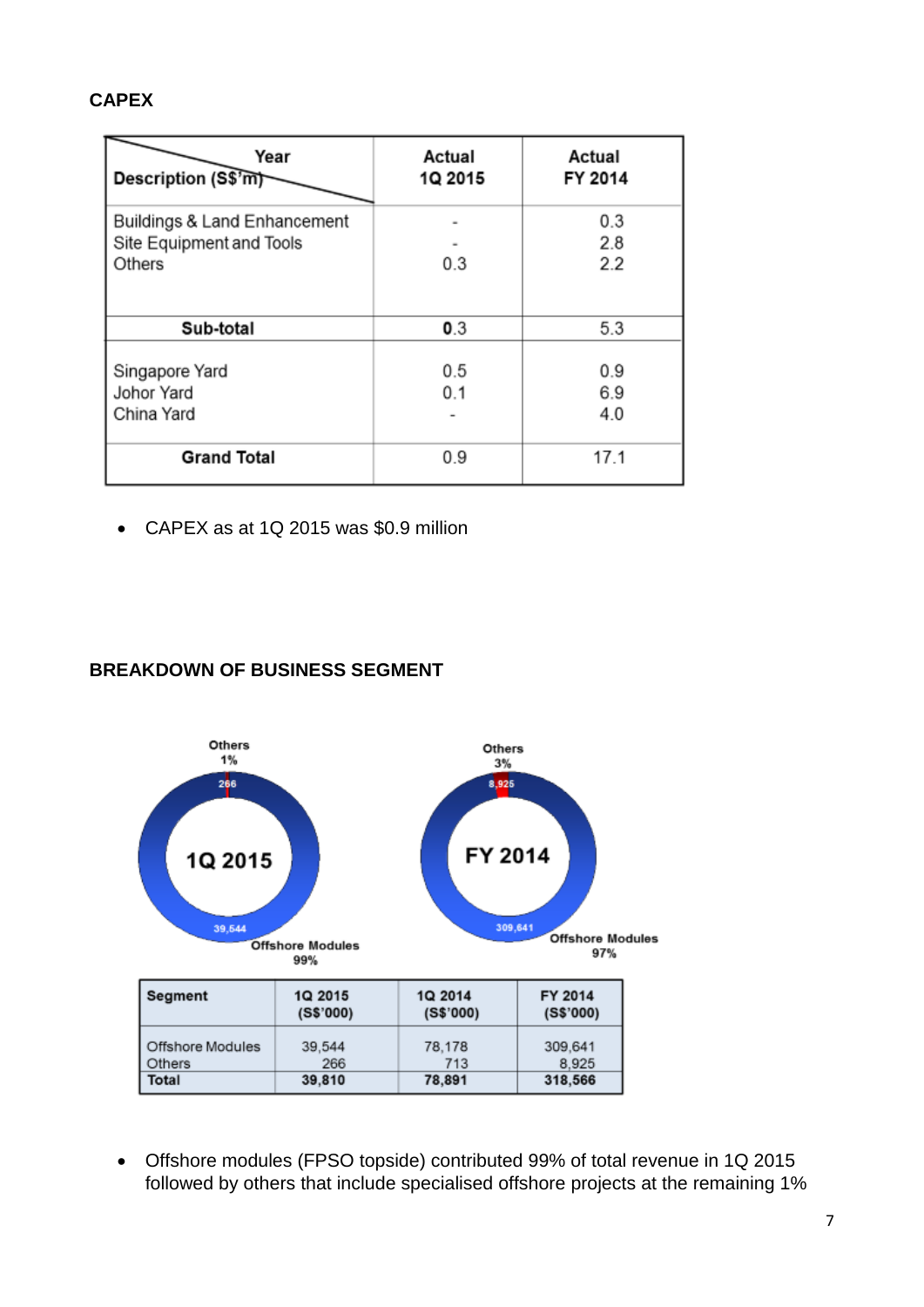## **CONTRACTS SECURED 2011 TO 1Q 2015 (to-date)**



- Contracts secured in 1Q 2015 to-date stood at \$149 million comprising
	- \$89 million for the construction of 10 FPSO topside modules for the Catcher oil fields in the UK sector of the North Sea and
	- \$60 million for 6 units of FPSO topside modules destined for Block 15/06 East Hub field located in deep water offshore Angola
- Despite the challenging operating environment, the Group strives to secure more projects